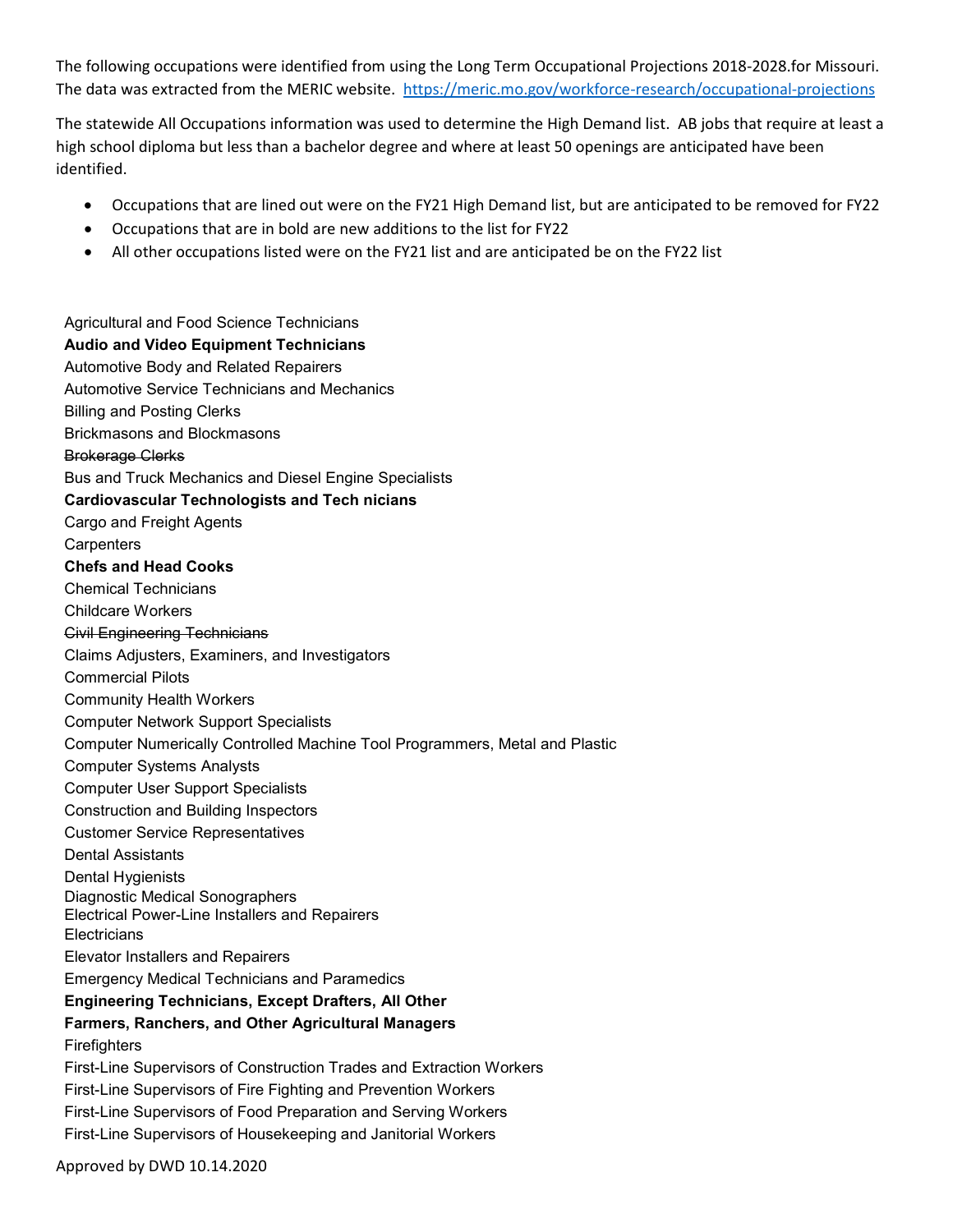Approved by DWD 10.14.2020 First-Line Supervisors of Landscaping, Lawn Service, and Groundskeeping Workers First-Line Supervisors of Mechanics, Installers, and Repairers First-Line Supervisors of Non-Retail Sales Workers First-Line Supervisors of Office and Administrative Support Workers First-Line Supervisors of Personal Service Workers First-Line Supervisors of Police and Detectives First-Line Supervisors of Production and Operating Workers First-Line Supervisors of Retail Sales Workers **First-Line Supervisors of Transportation and Material Moving Workers, Except Aircraft Cargo Handling Fitness Trainers and Aerobics Instructors** Food Service Managers Glaziers **Hairdressers, Hairstylists, and Cosmetologists** Health Technologists and Technicians, All Other Healthcare Practitioners and Technical Workers, All Other Healthcare Support Workers, All Other Heating, Air Conditioning, and Refrigeration Mechanics and Installers Heavy and Tractor-Trailer Truck Drivers Helpers--Pipelayers, Plumbers, Pipefitters, and Steamfitters Helpers--Production Workers Home Health Aides Industrial Machinery Mechanics **Insultation Workers, Mechanical** Insurance Claims and Policy Processing Clerks Insurance Sales Agents Interviewers, Except Eligibility and Loan Licensed Practical and Licensed Vocational Nurses Life, Physical, and Social Science Technicians, All Other Light Truck or Delivery Services Drivers **Loan Interviewers and Clerks Logistics Managers** Maintenance and Repair Workers, General Massage Therapists **Material Handlers** Medical Assistants **Medical Equipment Repairers Medical Records and Health Information Technicians** Medical Secretaries Millwrights Nonfarm Animal Caretakers Nuclear Medicine Technologists Nursing Assistants Occupational Therapy Assistants Operating Engineers and Other Construction Equipment Operators Opticians, Dispensing Paralegals and Legal Assistants Personal Care Aides Pharmacy Technicians **Phlebotomists** Physical Therapist Assistants